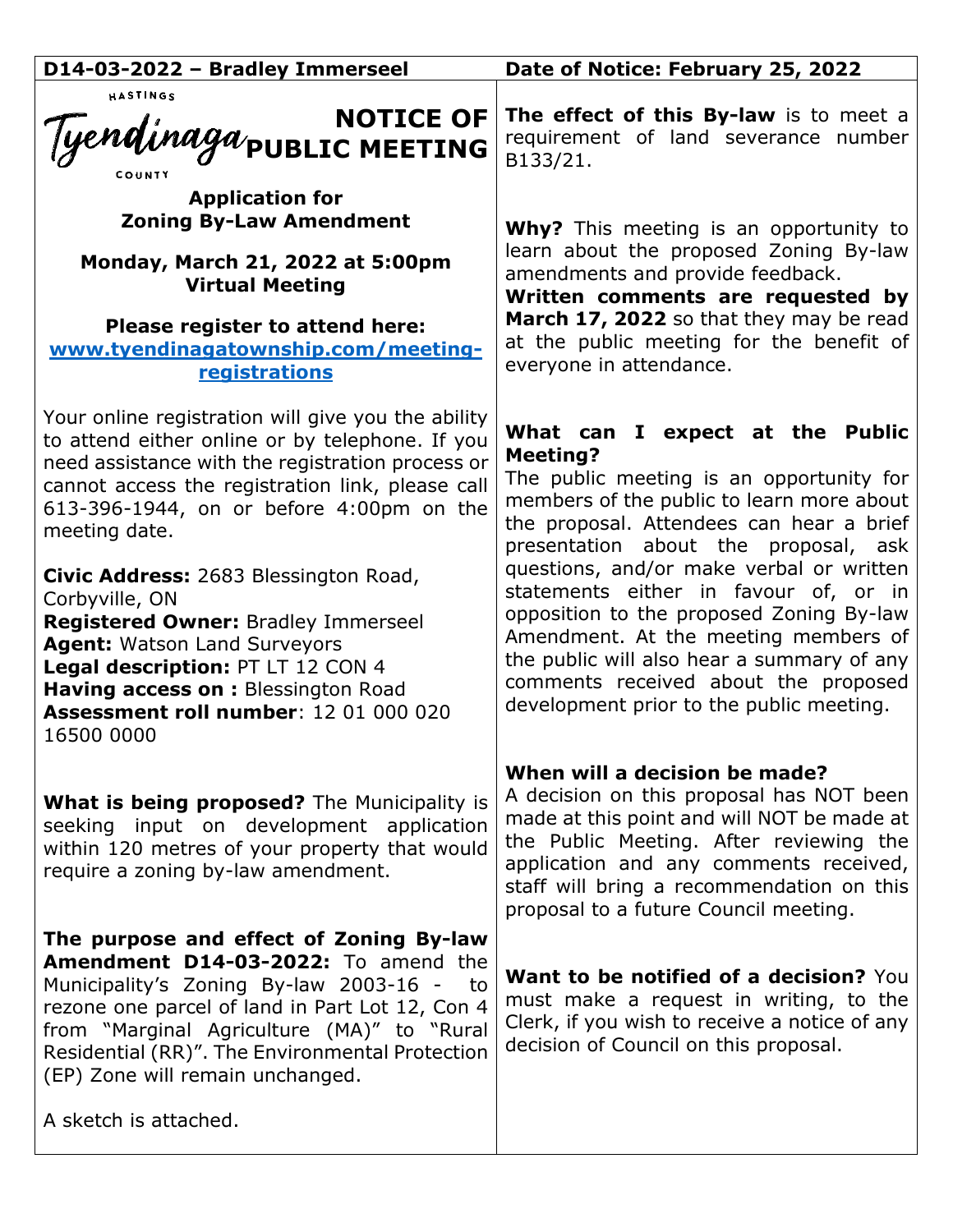## **D14-03-2022 – Bradley Immerseel Date of Notice: February 25, 2022**

## **Your rights to appeal a decision:**

If a person or public body would otherwise have an ability to appeal the decision of the Council of the Township of Tyendinaga to the Ontario Land Tribunal (OLT) but the person or public body does not make oral submissions at a public meeting or make written submissions to the Township of Tyendinaga before the by-law is passed, the person or public body is not entitled to appeal the decision.

If a person or public body does not make oral submissions at a Public Meeting, or make written submissions to the Township of Tyendinaga before the proposed Zoning By-law is adopted, the person or public body may not be added as a party to the hearing of an appeal before the Ontario Land Tribunal (OLT) unless, in the opinion of the Tribunal, there are reasonable grounds to do so.

# **A note about information you may submit to the Municipality**:

Individuals who submit letters and other information to Council should be aware that any personal information contained within their communications may become part of the public record and may be made available through the Council agenda process.

This document can be made available in other accessible formats as soon as practical, upon request.

# **Where do I submit my comments?**

Please submit written comments to the Clerk, Yvonne Murphy of Township of Tyendinaga 859 Melrose Road Shannonville, ON K0K 3A0 Fax: 613-396-2080 Email: [clerk@tyendinagatownship.com](mailto:clerk@tyendinagatownship.com) Phone: 613-396-1944

**Questions? Want more information?** Ask the Clerk or CAO **Visit:** 859 Melrose Road, Shannonville, ON, Monday to Friday, 8:30am to 4:00pm **Phone:** 613-396-1944 | **Email:** [clerk@tyendinagatownship.com](mailto:clerk@tyendinagatownship.com) **Website:** www.tyendinagatownship.com